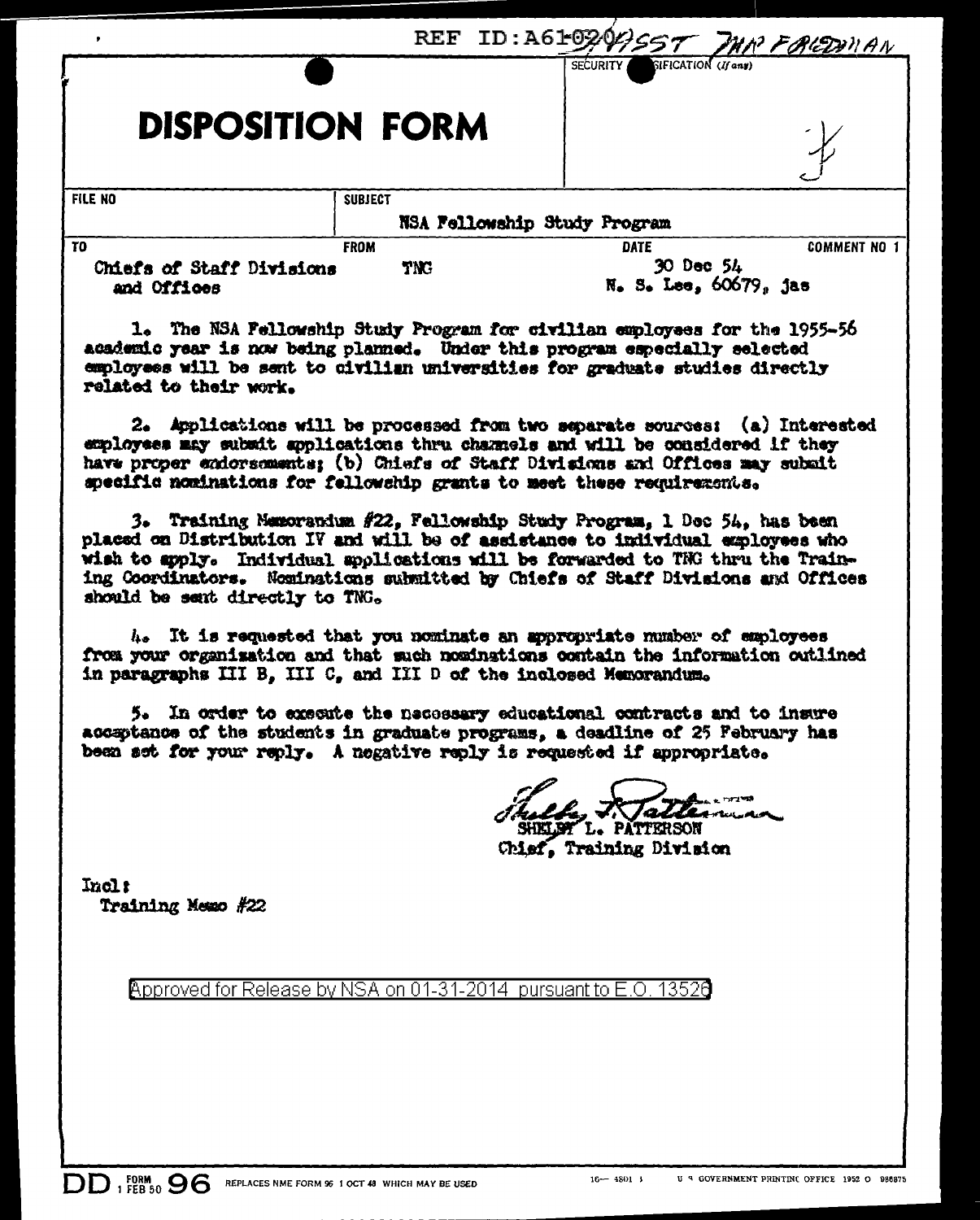**REF ID:A61020** 

NATIONAL SECURITY AGENCY WASHINGTON 25. D. C.

TRAINING MEMORANDUM Number 22 1 December 1954

### FELLOWSHJP STUDY PROGRAM

I. GENERAL

 $\epsilon$ 

a. It is the policy of the Agency that certain highly qualified civilian employees be selected annually to pursue graduate study for a full academic year in fields related to the mission of the Agency.

b. Applications are now being accepted for the 1955-56 academic year.

# II. FELLOWSHIPS

a. Fellowships granted under this program are of two kinds.

 $(1)$  Full fellowships, in which the Agency continues to pay full salary, plus tuition and other fees collected directly by the educational institution.

 $(2)$  Partial fellowships, in which the Agency continues to pay full salary only.

b. Successful candidates must arrange in advance for their own acceptance and enrollment at the educational Jnstitution.

III. APPLICATION AND CERTIFICATION

a. Any civilian employee who holds a bachelor's degree may, with the approval of his Staff Division or Office Chief, apply for Agency sponsorship. (Military personnel are not included in the Fellowship Study Program; however, comparable training for Senior Military Personnel may be considered and approved by the Dinector).

b. Application Form #E1787 Rev May 54 should be sent under cover of a  $D/F$  and be directed through channels to the Chief, Training Division. Each application must be accompanied by a statement of the applicant's job history in NSA or affiliated Service agencies. This statement should include any classified remarks further explaining how the program desired will be of benefit to NSA.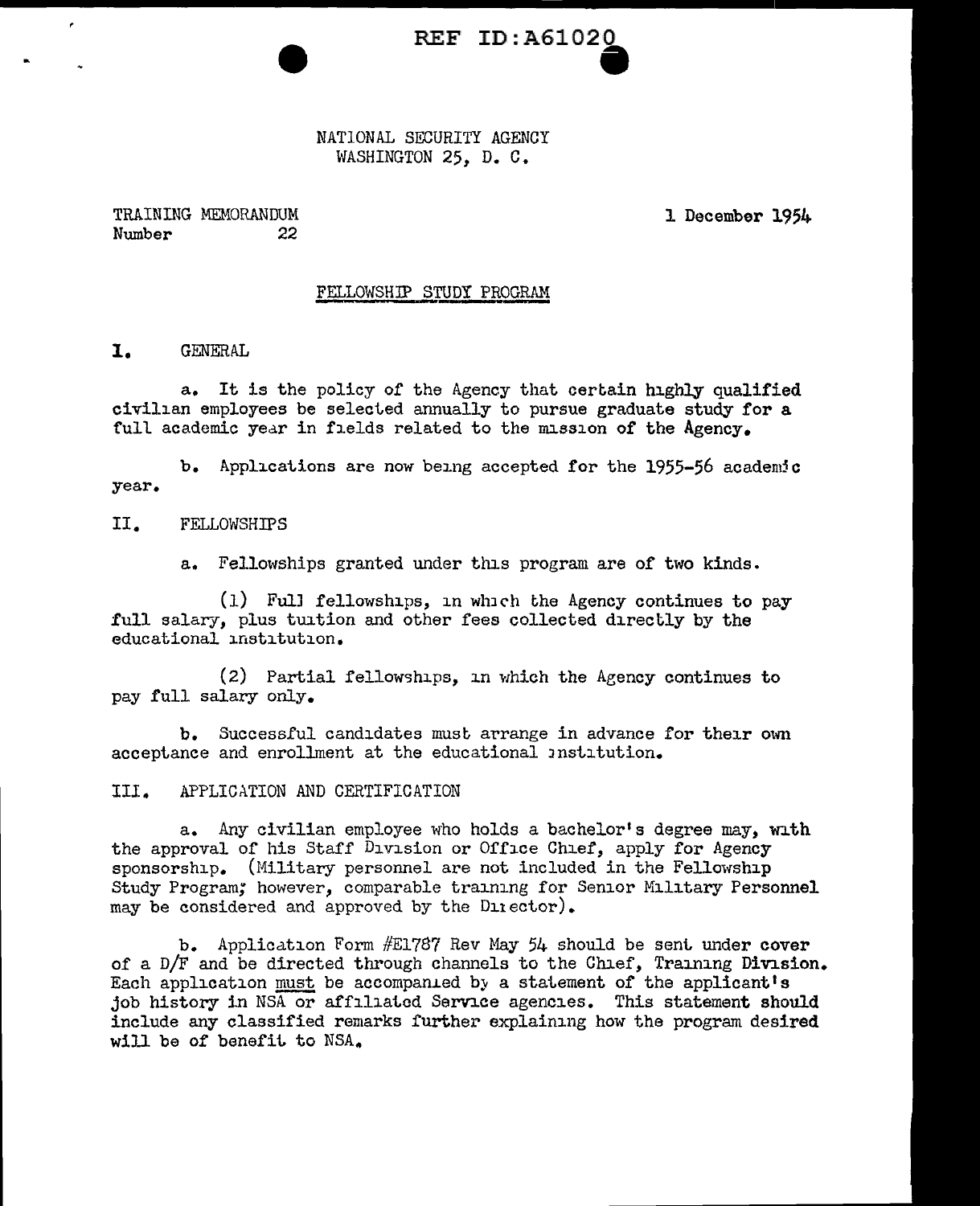# TRAINING MEMORANDUM NO. 22 (Cont)

c. The application should set forth the name of the university and, in as much detail as possible, the courses to be pursued. However, if the applicant cannot be certain at the time of application of the specific courses that will be offered, consideration will be given to plans that set forth simply the subjects desired.

d. Applications will also be accompanied by a statemert from the applicant's supervisor consisting of an appraisal of the proposed program of study and appropriate recommendations pertaining thereto, a statement of tentative acceptance from the college or university concerned; and transcripts of the applicant's academic background.

e. Application blanks and additional copies of this Memorandum have been placed with the Agency's Training Coordinators listed below.

f. All applications must reach the Training Division by 25 February 1955.

### NSA TRAINING COORDINATORS

| Name                   | Rep        | koon       |
|------------------------|------------|------------|
| Mr. Maurice E. Waltz   | PROD       | 1410-B     |
| Capt. Sommers          | R/D        | 17-213     |
| Mr. Fred G. Zander     | COMSEC     | $19 - 318$ |
| Major Dale K. Corcoran | SCH        | 2027       |
| KLt. Col. E. M. Gibson | AG         | 19-216     |
| Mr. Edward L. Sawyer   | P/P        | 19-219     |
| Capt. Clare O. Hextell | COM        | 1042-A     |
| Mr. Donald E. Noth     | PERS       | 17-203     |
| Mr. H. Karl Yenser     | <b>SEC</b> | $7 - 145$  |
| Mr. Charles D. Dubbs   | LOG        | 19-336     |
| Lt. Meson L. Cashion   | TEC        | $17 - 318$ |
| Mr. Thomas J. Stratton | COMP       | $19 - 334$ |
| Major Ldward M. Hookey | TNG        | 1-245      |
| Mr. Raymond R. Mycrs   | HqC        | $17 - B31$ |
|                        |            |            |

\*Also serves MGp and Directorate

### IV. SELECTION

a. A Board representing the major organizational segments of NSA will make final selections subject to review by the Director.

b. The following criteria will be used in selecting participants:

(1) Usefulness of training to the mission of the Agency.

 $\mathbf{2}$